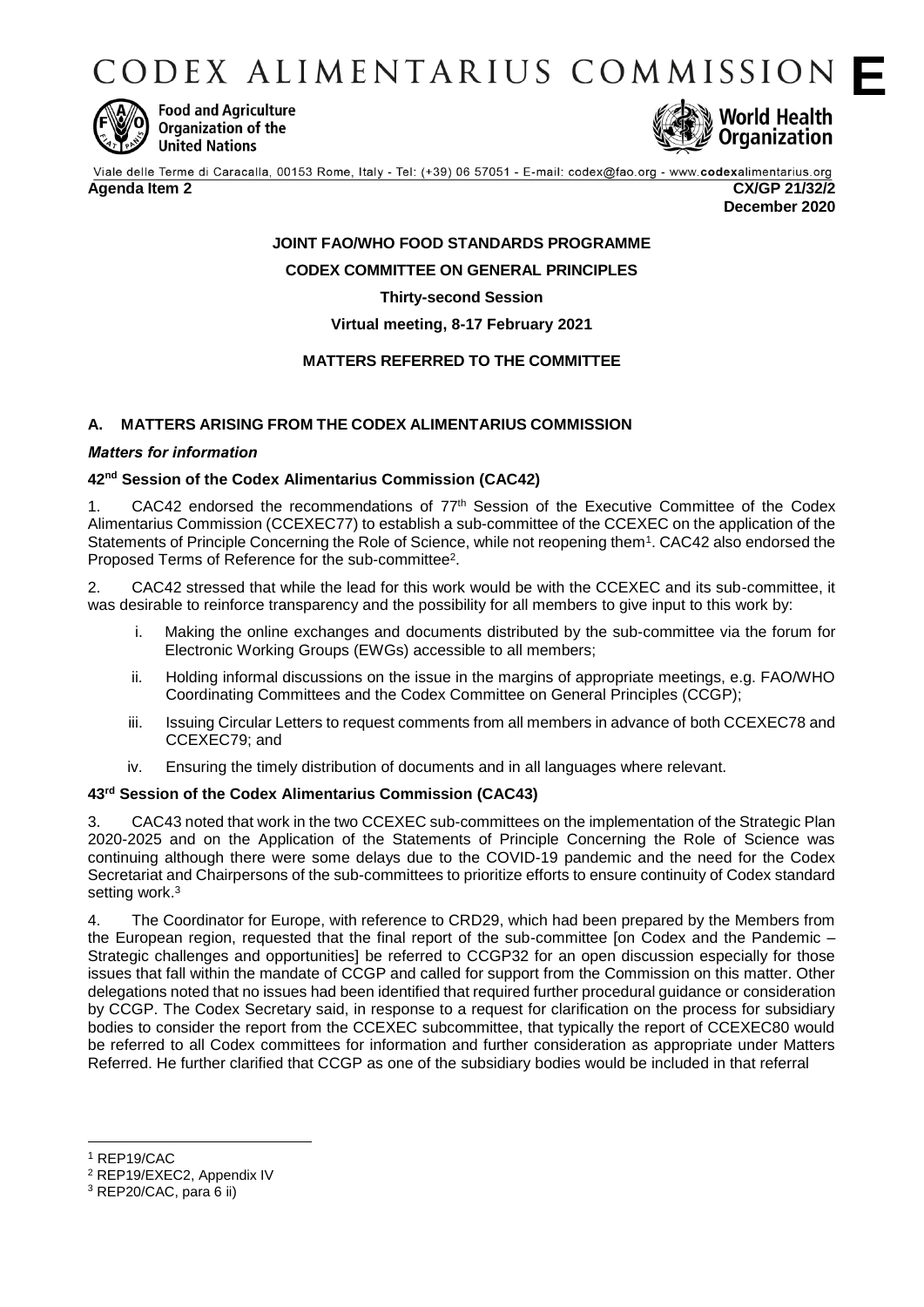process and would also, in line with its mandate, discuss the issue of virtual meetings. CAC44 would subsequently decide any further way forward. The Chairperson of CCGP welcomed the work of the CCEXEC sub-committee and recalled the availability of CCGP to undertake any assessment and further evaluation that would be deemed necessary by CAC, consistent with the Committee's mandate.<sup>4</sup>

5. CAC43 recommended to all subsidiary bodies and Members and Observers to make full use of existing remote working mechanisms such as EWGs and CLs and to plan their virtual committee meetings in such a manner as to optimize the possibility to complete their agendas.<sup>5</sup>

6. CAC43 further recommended that CCEXEC80 share its recommendations based on the report of the sub-committee [on Codex and the Pandemic – Strategic challenges and opportunities] with all subsidiary bodies for their information and further consideration as appropriate.<sup>6</sup>

# **B. MATTERS ARISING FROM SUBSIDIARY BODIES**

# *Matters for information*

# **77th Session of the Executive Committee of the Codex Alimentarius Commission (CCEXEC77)**

7. CCEXEC77 welcomed the resumption of CCGP and noted the ongoing important work on the guidance for committees working by correspondence<sup>7</sup> .

8. CCEXEC77 noted cross-cutting issues that arose from the Critical Review discussions, including a possible proposal for an amendment to the format for commodity standards to include a section on traceability. This is relevant to the CCFICS work on food fraud.<sup>8</sup>

# **78 th Session of the Executive Committee of the Codex Alimentarius Commission (CCEXEC78)**

*The Role of the Executive Committee of the Codex Alimentarius Commission*<sup>9</sup>

9. CCEXEC78 agreed that it was not necessary to develop procedural guidance on the division of work between CCEXEC and CCGP since the current mandate and procedures were sufficient.

*Implementation of CAC42: Feedback on Changes and Proposals for further Improvements<sup>10</sup>*

- 10. CCEXEC78 requested that Chairpersons of subsidiary bodies and CAC together with the Secretariat :
	- i. develop strategies to prevent or mitigate technical discussions at CAC on topics for which there was no consensus and communicate these strategies to Members. Such strategies may include short adjournments of the session for informal discussions or suspension of discussions on items that overrun the planned time limit; and
	- ii. ensure that, at meetings of CAC, written comments received were given due consideration and the technical basis of reservations were included in meeting reports.

# *Regular Review of Codex Work Management 2018-2019: Critical Review Process*<sup>11</sup>

11. CCEXEC78 noted that visibility and accessibility of "Criteria to facilitate the conduct of monitoring progress of standards development" would be further discussed when considering the format and structure of the Procedural Manual at CCGP32.

12. CCEXEC78 recognized that CCEXEC could provide guidance and advice to subsidiary bodies and that subsidiary bodies could also seek advice from CCEXEC and that such exchange could take place outside of the Critical Review process.

# *Follow-Up to Regular Review of Codex Work Management 2017-2018: Periodic Review of Codex Standards<sup>12</sup>*

13. CCEXEC78 noted that CCGP32 would consider a paper relating to revisions and amendments of Codex standards covering aspects such as clearer version control and differentiation between revisions and amendments.

- <sup>6</sup> REP20/CAC, para 32 i)
- <sup>7</sup> REP19/EXEC2, para 14
- <sup>8</sup> REP19/EXEC2, para 33 iv)
- <sup>9</sup> REP20/EXEC1, para 24
- <sup>10</sup> REP20/EXEC1, para 30ii
- <sup>11</sup> REP20/EXEC1, para 42, 46
- <sup>12</sup> REP20/EXEC1, para 55, 57ii

<sup>-</sup><sup>4</sup> REP20/CAC, para 28-30

<sup>5</sup> REP20/CAC, para 31 ii)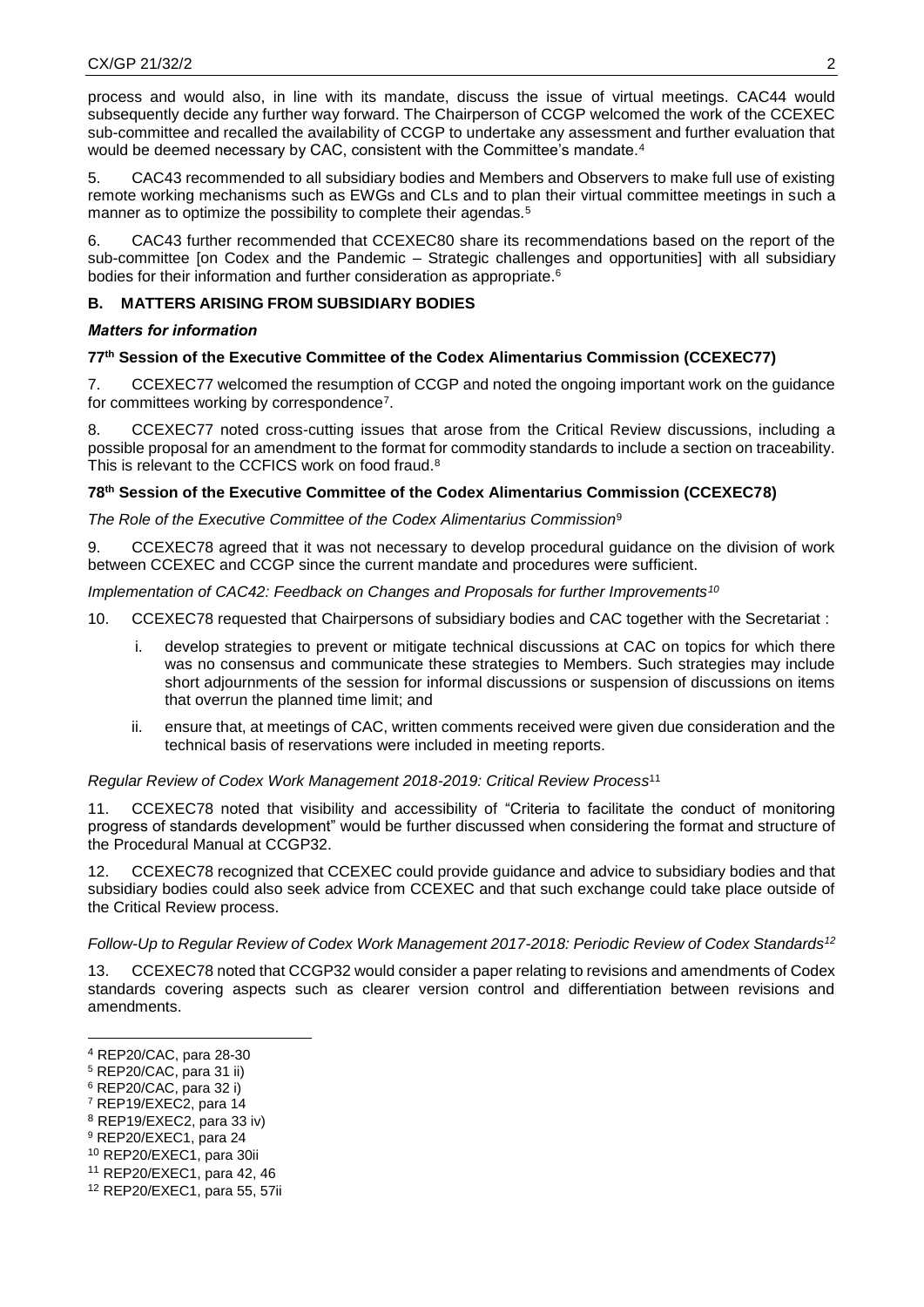14. CCEXEC78 requested the Secretariat to increase awareness and visibility of the procedures for revision of standards that were developed by Committees that have since been adjourned and provide additional guidance to facilitate application.

### *Follow-up to Regular Review of Codex Work Management 2017-2018: Use of References in Codex Texts*<sup>13</sup>

CCEXEC78 emphasized that while there may on occasion be merit in including references to standards of another standard setting organization, these should be kept to a minimum since they become an integral part of a Codex text and require life-long monitoring.

*Work Plan for the Implementation of the Strategic-Plan 2020-2025: Interim Report of the Third Strategic Planning Sub-Committee*<sup>14</sup>

16. Consideration was given on whether specific inputs should be sought from other Codex actors (Members and Observers, parent organizations and chairpersons of subsidiary bodies) to the work plan. In this regard, CCEXEC78 agreed that the Chairperson of the sub-committee should reach out to the chairpersons of subsidiary bodies for their input.

17. With regard to strategic goal 3, CCEXEC78 agreed that it was important to provide Members with opportunities to discuss and consider appropriate means to measure the impact of Codex and therefore welcomed the plan to discuss monitoring the implementation of Codex standards at CCGP32.

18. With regard to strategic goal 5, CCEXEC78 supported the proposals to continue to hold workshops for host secretariats and chairpersons of subsidiary bodies, to facilitate the transition from outgoing to incoming regional coordinators in five of the six Codex regions, the completion of guidance for host country secretariats, revision as needed of the Codex Chairpersons' Handbook, and the development of a handbook for Codex delegates, noting these would support implementation of objective 5.2.

#### *The Application of the Statements of Principle Concerning the Role of Science: Interim Report of the CCEXEC Sub-Committee*<sup>15</sup>

19. CCEXEC78 noted the progress made at the physical meeting of the sub-committee as contained in CRD3 and requested that:

- i. the Codex Secretariat in collaboration with FAO and WHO develop a first draft of the practical guidance in accordance with the ToR of the sub-committee, having consulted the chairpersons of the Codex subsidiary bodies to obtain feedback on their understanding and application of the SoP;
- ii. the Codex Secretariat make available the draft guidance on the electronic discussion forum of the sub-committee in advance of the second physical meeting planned to take place immediately prior to CCEXEC79;
- iii. the CCEXEC sub-committee consider the draft guidance at its second physical meeting (immediately prior to CCEXEC79) and advise CCEXEC79 on the next steps required to complete the work including steps to ensure the transparency of the process.

#### *Timeliness of Codex working documents*<sup>16</sup>

20. CCEXEC78 requested that the Codex Secretariat bring the information on the timeliness of Codex working documents, reports and the availability of adopted standards contained in CX/EXEC 20/78/8 to the attention of subsidiary bodies for their review and suggestions.

### *Including Delegate Contact Information in Codex Reports*<sup>17</sup>

21. The Codex Secretariat, in response to support for the position presented by the CCLAC Coordinator, confirmed that the change removing such data had been introduced initially at CAC42 in Geneva in line with current WHO practice. The Secretariat agreed to seek a solution to make personal information available. Possible options to be explored included an opt-in preference for sharing contact details to be expressed by individual delegates during meeting registration or a solution where such data would be available behind a login.

<sup>13</sup> REP20/EXEC1, para 64

<sup>14</sup> REP20/EXEC1, para 81, 82, 83

<sup>15</sup> REP20/EXEC1, para 101; CX/EXEC CRD 3

<sup>16</sup> REP20/EXEC1, para 111, CX/EXEC 20/78/8

<sup>17</sup> REP20/EXEC1, para 125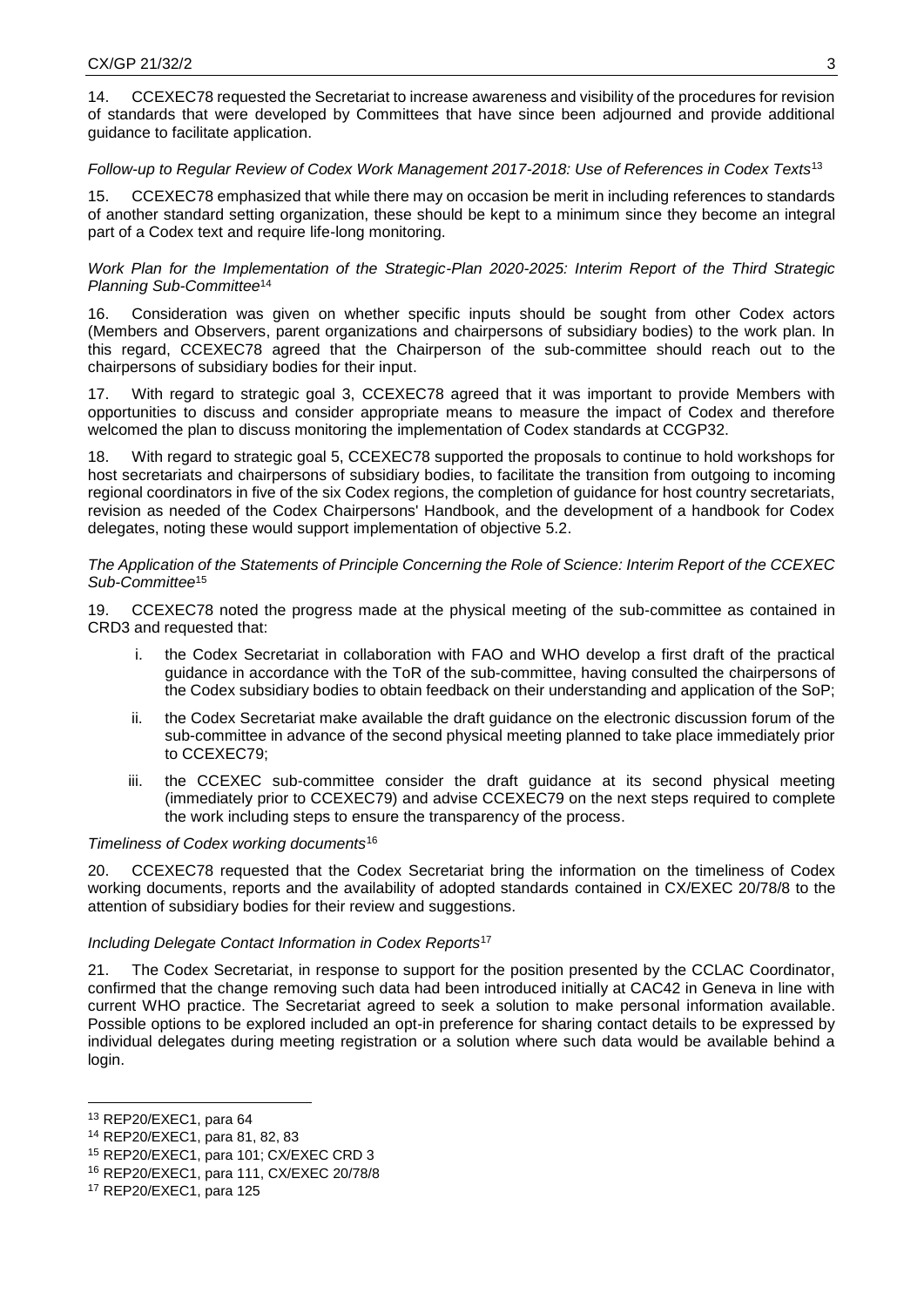## **79th Session of the Executive Committee of the Codex Alimentarius Commission (CCEXEC79)**

- 22. CCEXEC79<sup>18</sup>:
	- i. agreed to create a sub-committee of the CCEXEC chaired by Vice-chairperson Mariam Eid and working in English only, in line with Strategic goals 1, 4 and 5 of the Commission's Strategic Plan 2020-2025:
		- a. to examine the impact of the pandemic on Codex work management;
		- b. to advise the Commission and its subsidiary bodies on actions/initiatives to advance its work programme of 2020/2021 and build resilience using modern tools and approaches consistent with Codex values
		- c. to ensure that it was well placed to deal with similar events in the future considering the elements presented in the Annex to CRD1 - Codex and the Pandemic—Strategic Challenges and Opportunities.
	- ii. agreed the sub-committee would be open to all members of the CCEXEC, give an intermediary report to CAC43 and report to CCEXEC80
	- iii. requested the Codex Secretariat to monitor how other organizations deal with the issue and solicit broad input from the wider Codex membership, including through possible virtual regional meetings and the CCP webinar planned for 28 July 2020; to maintain close contact with the legal offices on possible options, and to inform the sub-committee as relevant.

### **13th Session of the Codex Committee on Contaminants in Food (CCCF13)**

23. In regard to the proposal on developing a pilot project through organizations providing technical assistance to evaluate the implementation of the Code of Practices, the view that the ongoing work on the monitoring of the use of Codex standards conducted at CCGP should be duly considered, was observed<sup>19</sup>.

### **51st Session of the Codex Committee on Food Additives (CCFA51)**

24. The Codex Secretary informed the Committee that considering the aspects or possibility of misleading consumers with the use of food additives, general concerns regarding transparency, consumer misleading and labelling could be raised in CAC, Codex Committee on Food Labelling (CCFL) or CCGP<sup>20</sup>.

### **23rd Session of the FAO/WHO Coordinating Committee for Africa (CCAFRICA23)**

25. CCAFRICA23 agreed to inform CAC43 and its subsidiary bodies of the issues identified in the survey on current and emerging issues, namely antimicrobial resistance (AMR), pesticide residues, capacity of food control systems, food fraud, water contamination, consumer awareness, aflatoxins, and climate change<sup>21</sup> .

#### **21st Session of the FAO/WHO Coordinating Committee for Asia (CCASIA21)**

26. CCASIA21 noted the results of the survey on the use of Codex standards in the region and the recent discussions at CCGP relating to monitoring the use of Codex standards<sup>22</sup>.

### **31 st Session of the FAO/WHO Coordinating Committee for Europe (CCEURO31)**

27. CCEURO31 agreed to inform CAC and its subsidiary bodies on the usefulness of the survey current and emerging issues and the issues identified within the region, namely: food fraud, AMR, contaminants and food additives, and climate changes.<sup>23</sup>.

<sup>18</sup> REP20/EXEC2, para 79

<sup>19</sup> REP19/CF para 179-180

<sup>20</sup> REP19/FA para 126

<sup>21</sup> REP20/AFRICA para 11 and 15

<sup>22</sup> REP20/ASIA para 36

<sup>23</sup> REP20/EURO para 20 ii)